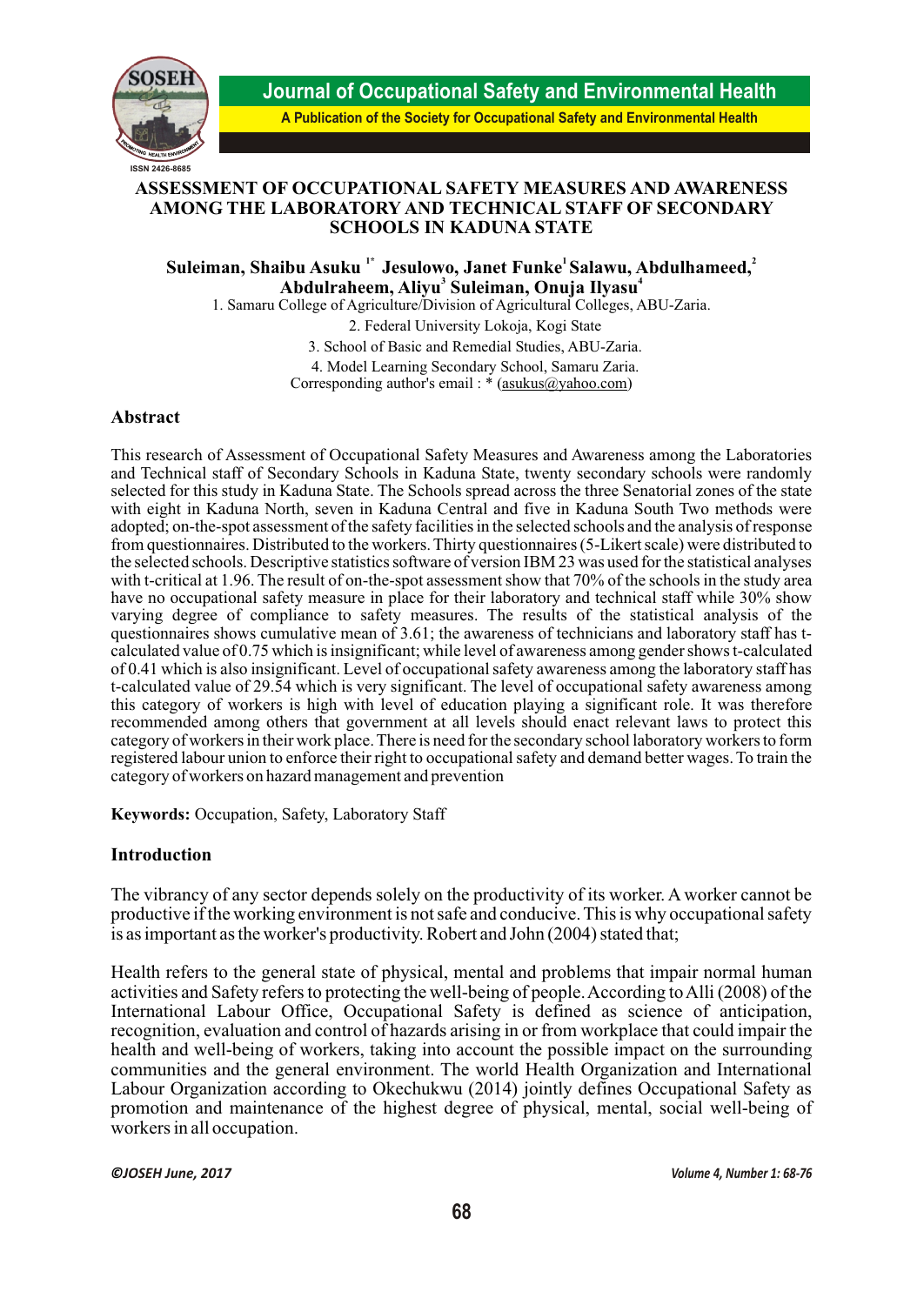The definitions above transcend very large area; from workplace hazard, environmental hazard to disciplines that need competent knowledge structures, skills and know-how capacity to actualize occupational safety. Occupational hazards vary depending on the situation, condition and kind of work in a particular industry/occupation. Raw materials, products, wastes (byeproducts), production processes sometimes do constitute health hazard (Achalu, 2000). Workers across all sectors of Nigeria economy and all over the world are now more exposed to occupational hazards with a number of health problems ranging from accidents and injuries, deaths, diseases etc despite the improvement in occupational safety (Okechukwu, 2014).

The problem of fall in standard of education in Nigeria will not be solved without looking at some of the challenges at secondary school level of our educational system. These challenges include but not limited to how effective the laboratories/workshops are used. The laboratories/workshops are important educational tool for impacting knowledge at this level of education. Organisation and management are still big problems in Secondary School Laboratories as most of the Science Laboratories have no specialized workers to handle them (Daramola, 1985). For any Laboratory/Workshop to be effective, the contribution of the workers handling them will be in no small measure. There is no doubt that the occupational safety of these workers need to be taken serious by all stakeholders for optimum performance. Laboratory here refers to science laboratories (Physics Chemistry, Biology, Food and Nutrition/Home Economics, etc), while workshops refer to Metal, Wood and Electrical workshops. The role of these workers become more important now than ever as Vocation and Technical education will play a vital role in the diversification of our economy which may be the only thing that will save our country's economy from over dependent on oil. Due to job scarcity problem in the country, people go for any kind of job they are given without looking at the safety aspect of that job. This category of secondary school workers suffers a serious neglect over time in terms of condition of service, wages or salary and safety at workplace as they have no collective means through which their voice can be heard, nor do they belong to any trade union that can fight for their right; they are at the mercy of their employer only.

It is on this note that the research assesses the occupational safety measures put in place for this category of secondary school workers. Also examined the level of awareness of occupational Safety and health among them.

# **Research Methodology**:

Twenty secondary schools were randomly selected for this study in Kaduna State. The Schools spread across the three Senatorial zones of the state with eight in Kaduna North, seven in Kaduna Central and Five in Kaduna South. Two approaches were adopted in this work, these are;

- i. On the Spot assessment.
- ii. Use of questionnaire (5-Likert scale) to extract information from the workers for analysis.

On the Spot assessment: The researchers visited the selected schools to assess the level of occupational safety measures put in place for these workers. Upon arrival in any school, the team first meet with the management and explain to them the aim of visiting the school. The researchers convinced them that the information obtained from them is confidential and will not be used against them and their Schools. Also their names and that of their school will not be mention in any public presentation and publications of this study. The outcome will be beneficial to all such as policy makers, donors, other stakeholders in education to improve the quality of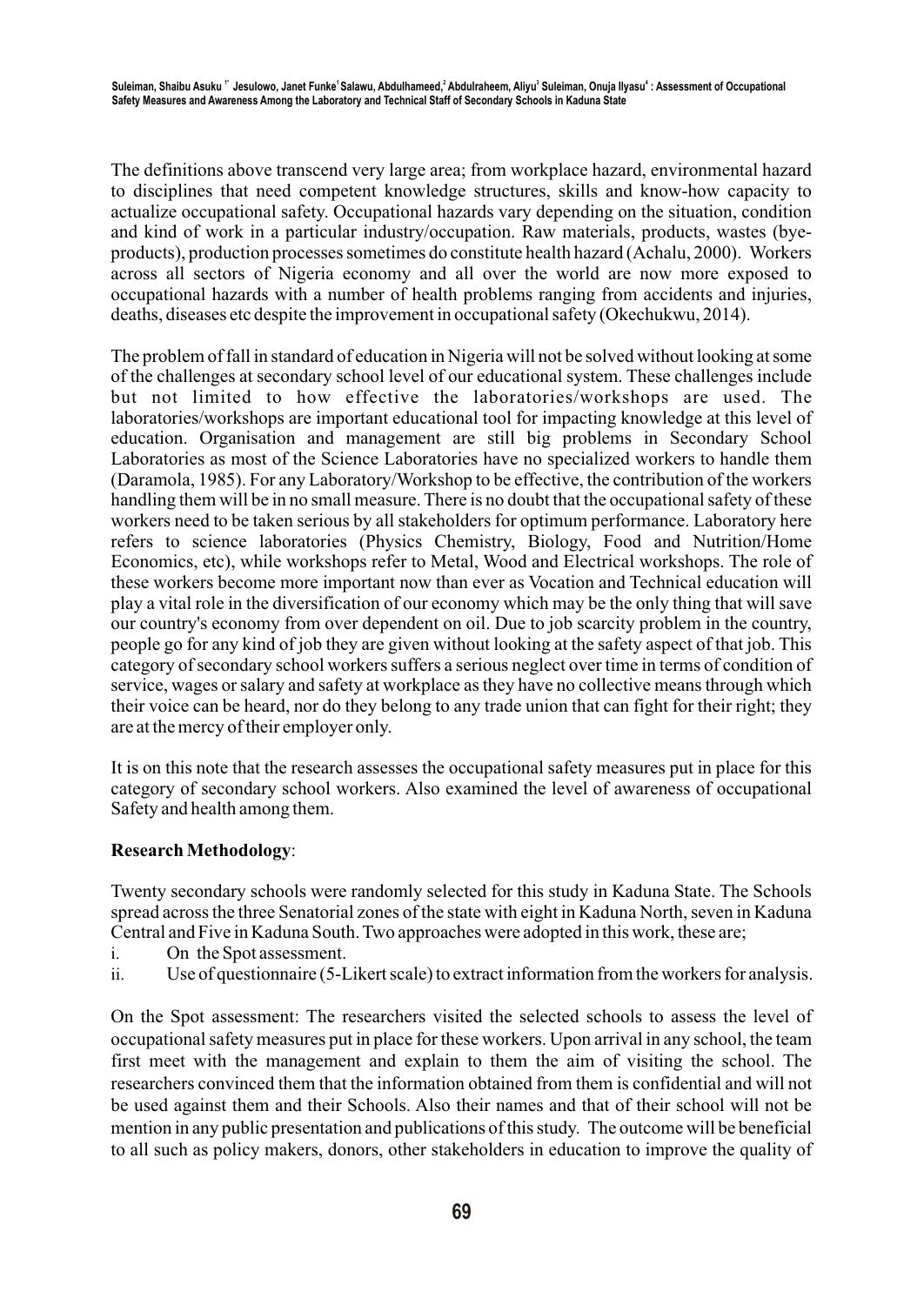education. The researchers note, assess and rate the followings:

- i. Laboratory/Workshop (Standard or Improvised)
- ii. Staffing
- iii. Presence of fire extinguishers (functional/non-functional).
- iv. First Aid box (functional/non-functional)
- v. Emergency exit (functional/non-functional)
- vi. Protective wears/gadgets (lab. Coats/uniforms/aprons, Helmets, Hand gloves, protective goggles, face masks etc)
- vii. Safety Charts/Guidelines
- viii. Labeling of items.
- ix. Shelves and cupboards
- x. Tool box/wrack
- xi. Presence of store in the facility
- xii. Walk-way
- xiii. Source of power

Each of the item listed above is assigned a rating of; six (6) if available and functional, three (3) if available and not functional and zero if not available. The total in percentage (%) for each of the visited school gives its performance rating.

The questionnaire was designed and distributed to extract information from the respondents on their level of awareness about occupational safety, hazards and the associated health risk. To achieve this, the study was structured along specific objectives to which three research questions were answered and three research null hypotheses tested. The questionnaire was adopted from Sktyabina and Reid (2002). According to Skryabina and Reid (2002), the type of summated scale most frequently used in the study of social attitudes follows the pattern devised by Likert. We therefore decided to use the Likert-type scale. In the Likert type scale, the subjects are asked to respond to each item in terms of given degree of agreement or disagreement. The 'awareness' statements being the Likert-type scale, were scored on points ranging from 1 to 5: 5 points stands for strongly agree, 4 points for agree, 3 points for undecided, 2 points for disagree and 1 points for strongly disagree. This type of questionnaire has been validated so, there is no need for validation Because of the importance attached to the information and to avoid the fear of victimization, name of the respondent is excluded from the bio-data section of the questionnaire. But age, sex and other personal data are requested for. Questions were structured to assess the level of awareness on basic occupational safety for such category of secondary school workers. The team took time to enlighten the respondents on the need to be fair and be just in their responses before the questionnaires were given to them. This helped to strengthen the reliability of this instrument. A total of thirty (30) questionnaires were distributed and collected in the 20 schools visited. The data was analysed with statistical package of version IBM 23. The analyses were presented in sections. The first section presents the frequency and percentage distribution of the bio data variables of the respondents which include gender, qualification, age and rank. The second section tests the three research questions using descriptive mean statistics of each groups, tests to determine differences existence. The third section test the three null hypotheses with inferential statistics. Hypothesis one and two were tested with the independent t test while three was tested with the chi square statistics. All the hypotheses were tested at 0.05 alpha level of significance.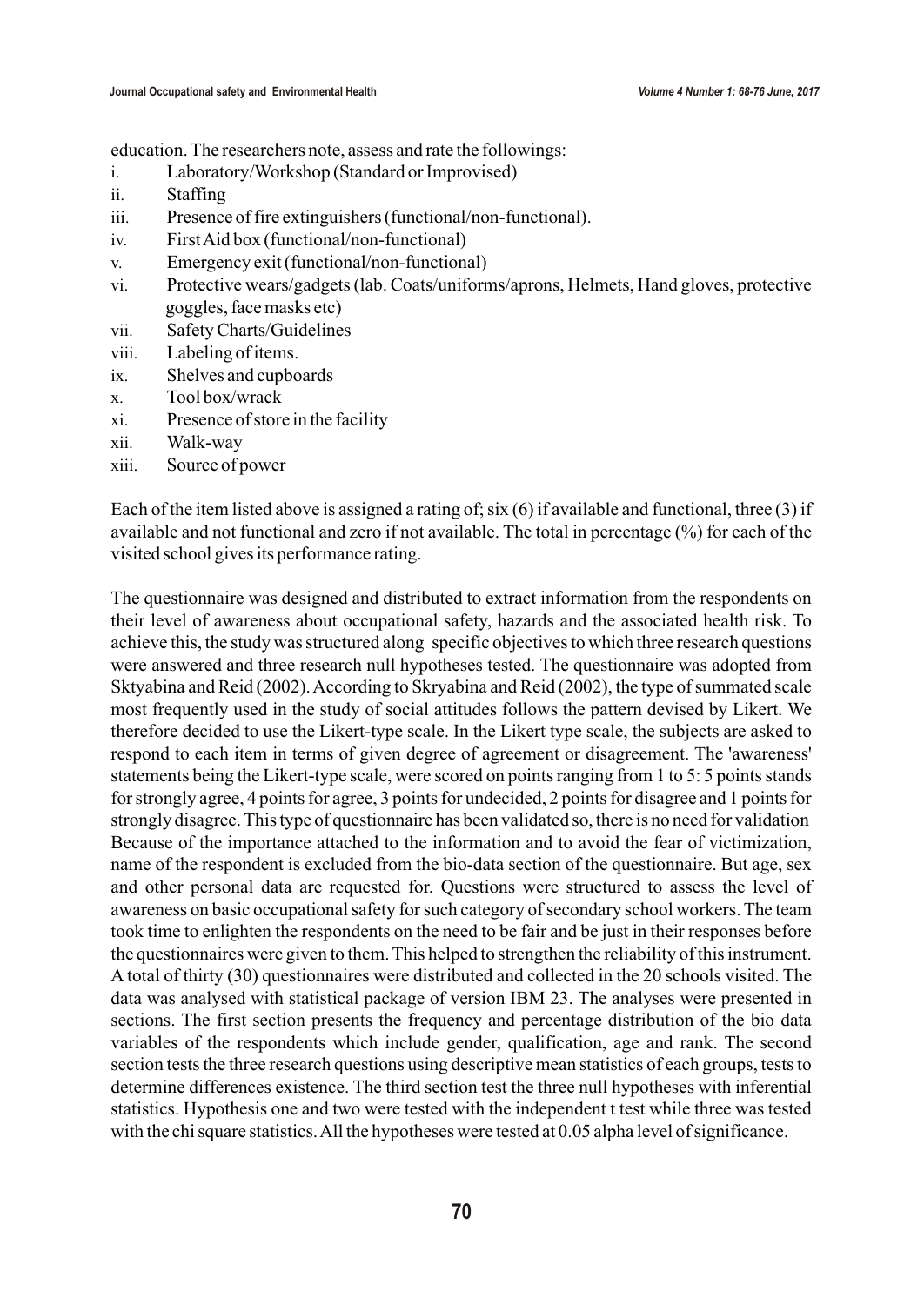Suleiman, Shaibu Asuku <sup>"</sup> Jesulowo, Janet Funke<sup>t</sup>Salawu, Abdulhameed,<sup>2</sup> Abdulraheem, Aliyu<sup>s</sup> Suleiman, Onuja Ilyasu<sup>4</sup> : Assessment of Occupational **Safety Measures and Awareness Among the Laboratory and Technical Staff of Secondary Schools in Kaduna State**

# **Results And Discussion:**

The results of the On-the-Spot assessment from the various schools were analyzed and the performance rating of the schools in terms of occupational safety is presented in Fig. 1.



**Fig 1: Performance rating of the selected Schools**

From Fig. 1, only one school has performance rating of 70% in terms of occupational safety measures., three schools had 50% and above. Seventeen schools have below 50% while one school has zero meaning it has no any occupational safety measure at all. The average performance rating of all the selected schools is 32.5% which is very low when compared with any International best practices.

Table 1 contains the analysis of the occupational safety measures in all the selected secondary schools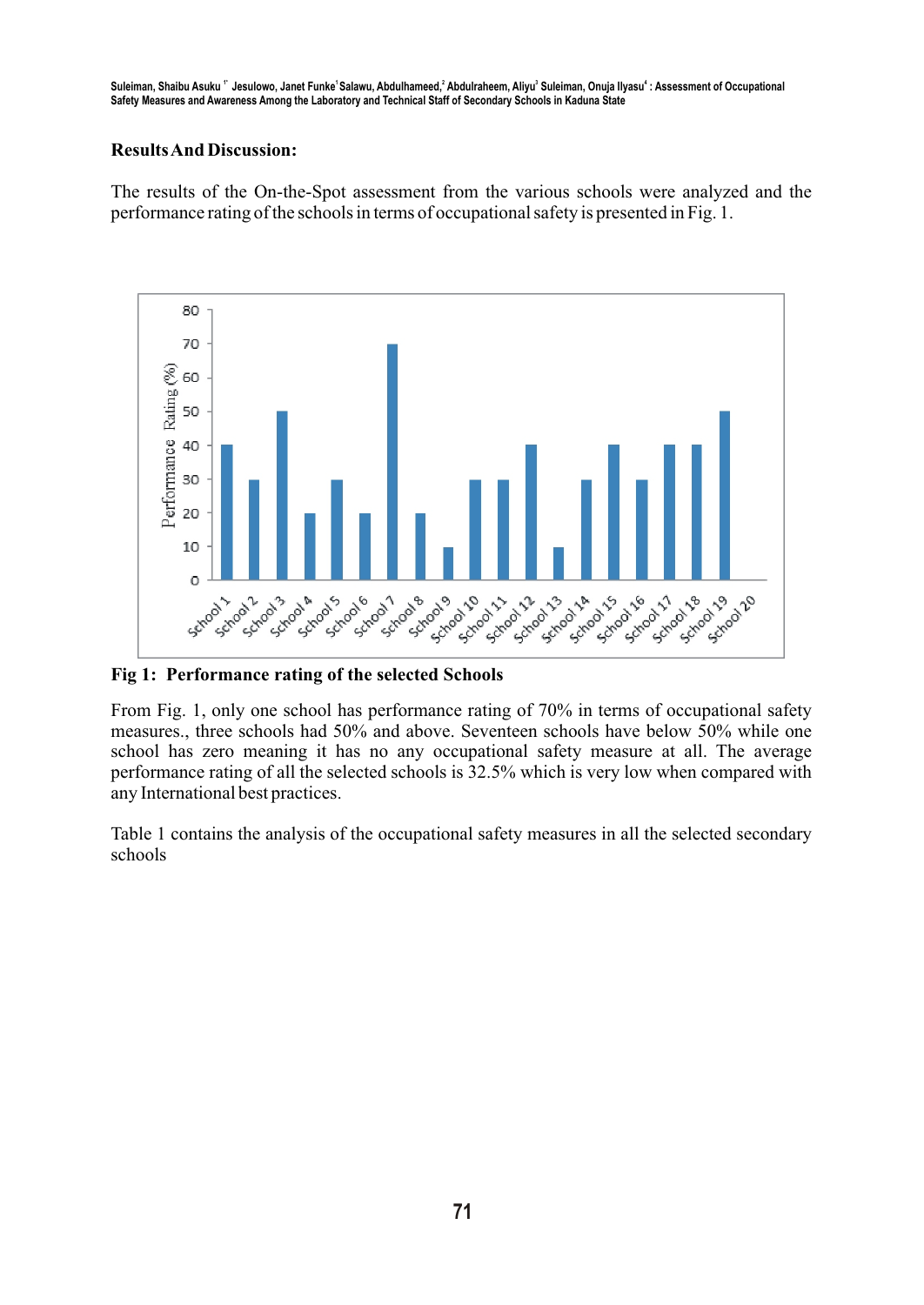| S/N          | <b>Occupational Safety Measures</b>                       | Number of Schools (%) |
|--------------|-----------------------------------------------------------|-----------------------|
| $\mathbf{I}$ | Standard Laboratory/Workshop                              | 5                     |
| li           | <b>Staffing</b>                                           | 60                    |
| lii          | Fire-extinguisher (functional/non-functional).            | 30                    |
| Iv           | First Aid box (functional/non-functional)                 | 5                     |
| V            | Emergency exit (functional/non-functional)                | 5                     |
| Vi           | wears/gadgets (lab. Coats/uniforms/aprons,<br>Protective  | 45                    |
|              | Helmets, Hand gloves, protective goggles, face masks etc) |                       |
| Vii          | <b>Safety Charts/Guidelines</b>                           | 30                    |
| Viii         | Proper labeling of items.                                 | 50                    |
| Ix           | Shelves and cupboards                                     | 50                    |
| X            | Tool box/wrack                                            | 25                    |
| Xi           | Walk-way                                                  | 5                     |
| Xii          | Power supply                                              | 5                     |
| xiii         | <b>Store</b>                                              | 25                    |
| xiv          | Water supply.                                             | 15                    |

|  | Table 1: Analysis of Occupational Safety Measures in all the selected Schools |  |  |  |
|--|-------------------------------------------------------------------------------|--|--|--|
|  |                                                                               |  |  |  |

From Table.1, only 5% of the schools have standard laboratory, 70% has improvised laboratory/workshop structures while 25% has no lab. 60% of the schools visited have at least one laboratory/workshop staff. Out of the 30% that has fire-extinguisher, none of them is functional. 5% has first aid box, 25% has the box hanging empty while the remaining have nothing to show as far as first aid box is concerned. Only 5% had emergency exit, while the remaining operates with one door which serves as entrance and exit to the laboratory/workshop. 45% has at least one safety gadget with protective wear dominating. Only 5% provided safety chart or guidelines, 50% labeled the items they have. 25% had store for keeping items, 25% had shelves/cupboards on which items are arranged and only 10% has toolbox or tool-wrack for keeping working tools while working.

Analysis of the bio data of the questionnaires show that the level of education of the workers (respondents) enhance the level of awareness of occupational safety in them as those that have Senior Secondary Certificate Examination (SSCE) certificate among them (90%) respond very well showing high level of awareness.10% of this secondary school workers are with primary school certificate.. Only 10% have rank of 'Laboratory/Workshop Attendant', 10%'technician' but the remaining 80% have no rank, some are junior workers while others are casual worker. In terms of gender, it was 50% male and 50% female. Also 90% of these workers are above 40years of age. This means that youth don't like the job probably due to poor remuneration and high level of health risk.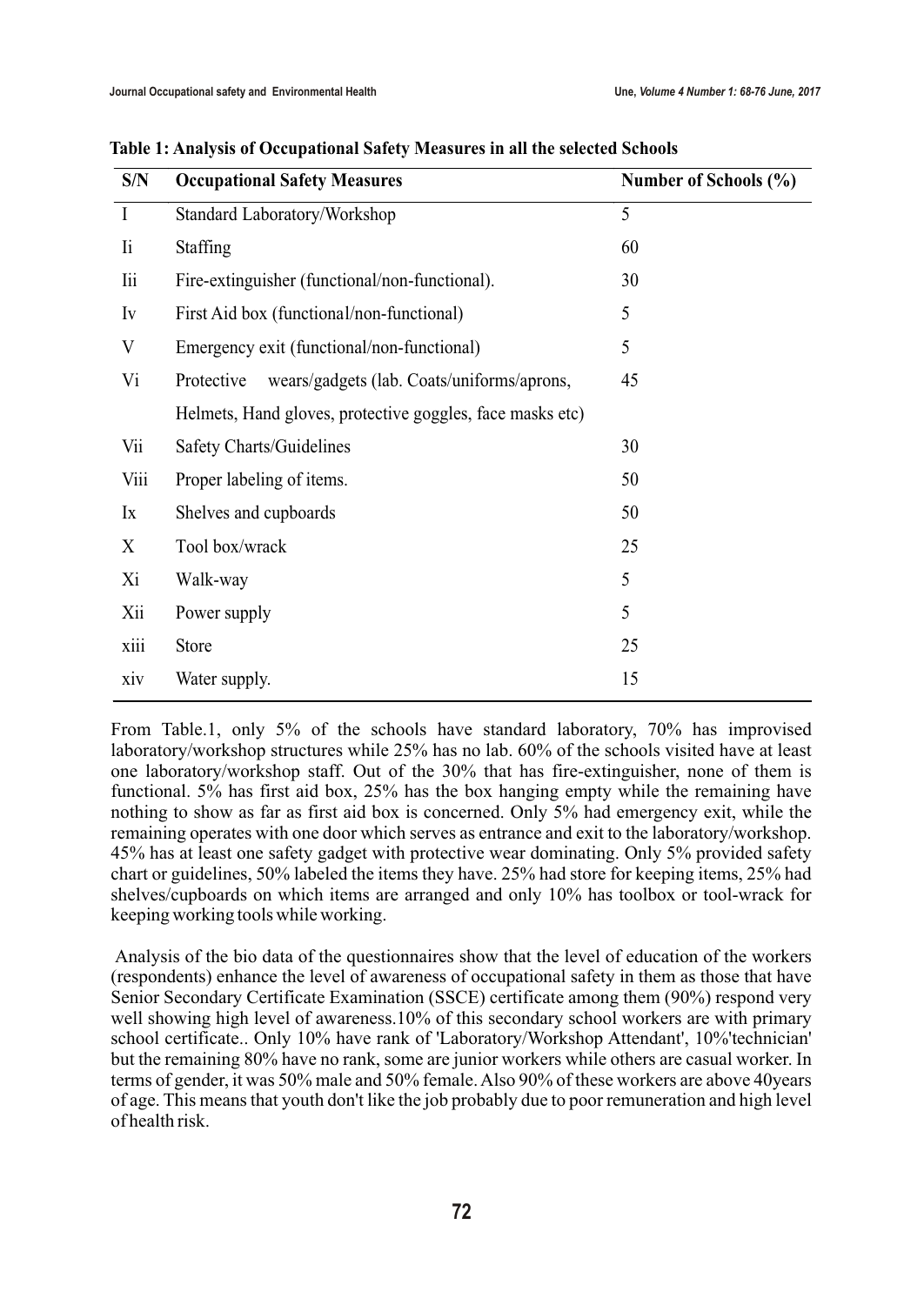| s/no           | Items                                                                                              |           | Response categories | <b>MEAN</b>    |                |                |       |
|----------------|----------------------------------------------------------------------------------------------------|-----------|---------------------|----------------|----------------|----------------|-------|
|                |                                                                                                    | <b>SA</b> | A                   | <b>UD</b>      | D              | <b>SD</b>      |       |
| $\mathbf{1}$   | WORKING IN THE LABORATORY WITHOUT WEARING ANY<br>PROTECTIVE WEARS IS NOT A GOOD HABIT              | 11        | 8                   | $\overline{4}$ | 3              | 4              | 3.633 |
| $\mathfrak{p}$ | LABELLING OF ALL ITEMS IN THE<br>LABORATORY/WORKSHOP IS VERY IMPORTANT                             | 8         | 16                  | 4              | 1              | 1              | 3.967 |
| 3              | IN CASE OF ANY ACCIDENT FIRST AID TREATMENT IS<br>REQUIRED BEFORE GOING TO THE HOSPITAL            | 10        | 10                  | 6              | $\overline{2}$ | $\overline{2}$ | 3.800 |
| 4              | ROUTINE HEALTH CHECK IS VERY VITAL TO<br>LABORATORY/WORKSHOP WORKER                                | 5         | 10                  | 10             | $\overline{2}$ | 3              | 3.400 |
| 5              | HAVING EMERGENCY EXITS IN THE<br>LABORATORY/WORKSHOP IS VERY IMPORTANT                             | 12        | 10                  | $\overline{3}$ | 3              | $\overline{2}$ | 3.900 |
| 6              | ALL HEALTH PROBLEMS SHOULD BE REPORTED TO A<br>PHYSICIAN                                           | 8         | 9                   | 6              | $\overline{4}$ | 3              | 3.500 |
| 7              | LABORATORY / WORKSHOP SHOULD BE KEPT CLEAN ,TIDY<br>AND WELL VENTILATED                            | 6         | 9                   | 6              | 5              | 4              | 3.267 |
| 8              | TRAINING/WORKSHOP/SEMINAR SHOULD BE ORGANISED<br>FOR ALL LABORATORY/WORKSHOP WORKERS AT LEAST      | 9         | 11                  | 4              | $\overline{4}$ | $\overline{2}$ |       |
|                | <b>ONCE A YEAR</b>                                                                                 |           |                     |                |                |                | 3.700 |
| 9              | THERE IS THE NEED TO HAVE SAFETY CHARTS<br>/GUIDELINES IN THE LABORATORY/WORKSHIP                  | 7         | 10                  | 6              | 3              | 4              | 3.433 |
| 10             | EFFECTIVE AND FUNCTIONING FIRE-EXTINGUISH SHOULD<br>BE MADE AVAILABLE IN THE LABORATORY / WORKSHOP | 8         | 9                   | 5              | 5              | 3              | 3.467 |
|                | <b>Cumulative mean</b>                                                                             |           |                     |                |                |                | 3.606 |

## **Table 2: Perception of respondents on level of awareness on safety procedures in the laboratory**

### *Decision mean = 3.000*

It showed that their general level of safety awareness in the labs is high as the cumulative mean awareness level of 3.606 is higher than the decision/standard mean of 3.000. Specifically, they believe that labelling of all items in the laboratory/workshop is very important (highest mean response of 3.967 with details showing that while 24 were in agreement, 4 others were undecided and the rest 2 in disagreement). In the same vein, they also believe that having emergency exits in the laboratory/workshop is very important, as this item attracted the highest mean response of 3.900 as details showed that while 22 were in agreement with this statement 3 were undecided and only 5 disagreed. The level of awareness of the technicians and laboratory staff is high specifically as they unanimously believed that labeling of all items in the laboratory/workshop is very important and having emergency exits in the laboratory/workshop is very important among others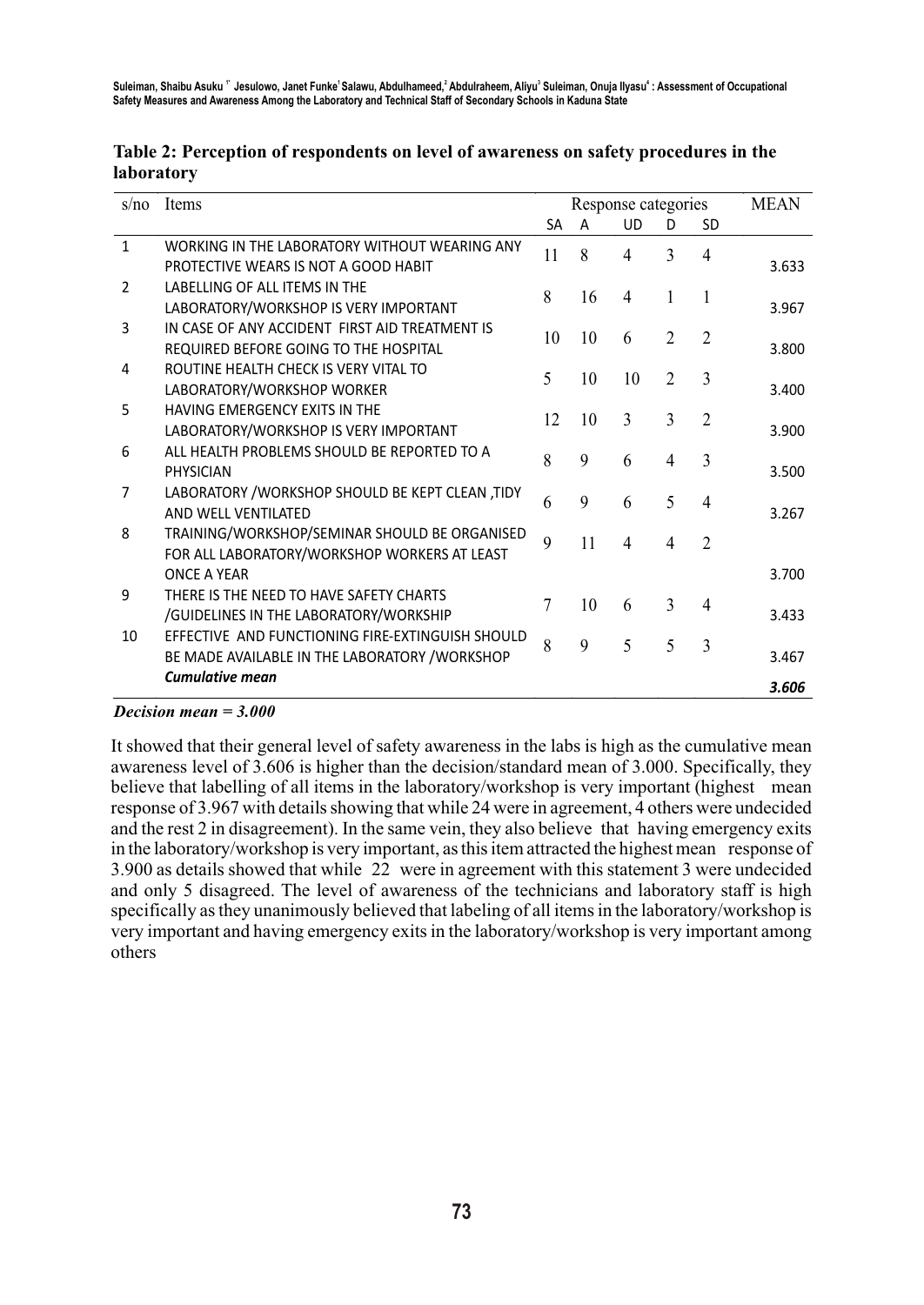## Research Question 1: Is there any difference between the level of awareness technician and lab staff?

| Table 3: Independent test statistics on the difference between the level of awareness |
|---------------------------------------------------------------------------------------|
| technician and lab staff                                                              |

| Variable  | Rank     | N  | Mean  | Std.De | Std.Err | Df | Mean<br>differenc | T<br>calculate | critical | P     |
|-----------|----------|----|-------|--------|---------|----|-------------------|----------------|----------|-------|
| Awareness |          |    |       |        |         |    |                   |                |          |       |
| of safety | Technic  | 16 | 36.93 | 7.370  | 1.842   |    |                   |                |          |       |
| measure   |          |    |       |        |         | 27 | 1.86              | 0.751          | 1.96     | 0.459 |
|           | Lab offi | 13 | 35.07 | 5.574  | 1.546   |    |                   |                |          |       |

Calculated  $p > 0.05$ , calculated  $t < 1.96$  at df 27

From table 3, the outcome of the descriptive statistics showed that there is no difference between the level of awareness of technician and lab staff on the safety procedures. Their computed mean level of awareness on safety procedures were 36.93 and 35.07 by technician and lab staff respectively. This implies a mean difference of 1.860 in fayour of technician. Also, t-calculated 0f 0.751 is much less than t-critical of 1.96. all these show insignificance implying that both technician and the lab staff have the same level of awareness on safety procedures

## Research Ouestion 2: What is the difference between the level of awareness of male and female staff?

Table 4: Independent t-test statistics on the difference between the level of awareness of male and female staff

| <b>Variable</b>        | Male          | N  | Mean  | Std.De | Std.Err | Df | Mean<br>diff | calculate | Т<br>critica | P     |
|------------------------|---------------|----|-------|--------|---------|----|--------------|-----------|--------------|-------|
| Awareness<br>of safety | <b>MALE</b>   | 18 | 36.50 | 5.982  | 1.410   |    |              |           |              |       |
| measure                |               |    |       |        |         | 27 | 1.045        | 0.409     | 1.96         | 0.688 |
|                        | <b>FEMALE</b> | 11 | 35.45 | 7.724  | 2.329   |    |              |           |              |       |

# Calculated  $p > 0.05$ , calculated  $t < 1.96$  at df 27

From table 4, the level of awareness among male and female staff regarding safety procedures in the laboratories is the same. Their computed mean level of awareness on safety procedures were 36.50 and 35.45 by male and female staff respectively. This implies an insignificant mean difference o 1.045 in favour of male staff. T-calculated of 0.409 is much less than t-critical of 1.96. all these show insignificance implying that there is no differences among male and female have the same level of awareness on safety procedures.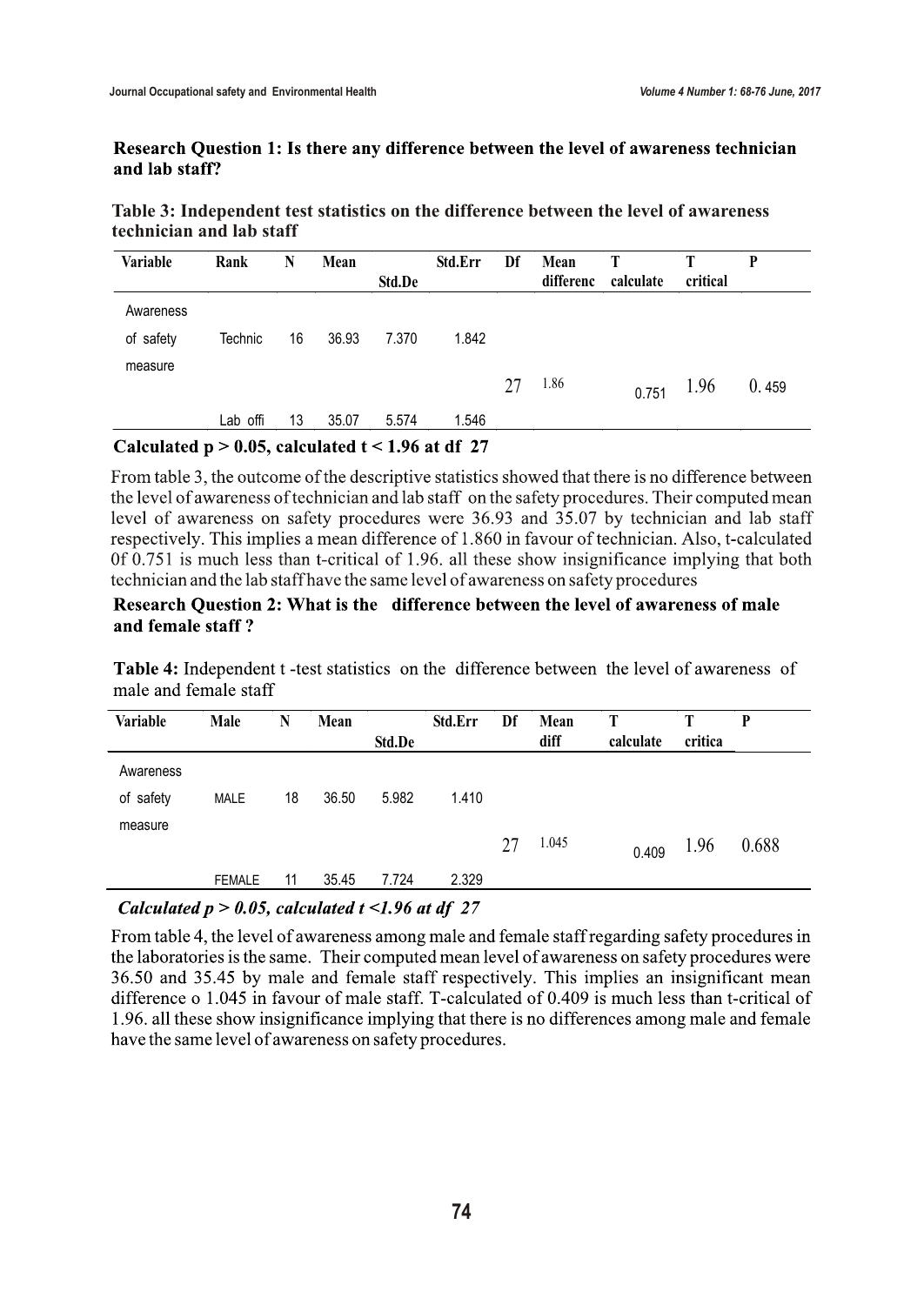# Question Three: is there difference in the awareness of safety procedures in the labs? **Table 5: descriptive statistics differences in the awareness of safety procedures in the labs**

| <b>One-Sample Statistics</b>   |    |         |           |            |    |            |            |      |
|--------------------------------|----|---------|-----------|------------|----|------------|------------|------|
|                                | N  | Mean    |           | Std. Error | Df |            | t critical |      |
|                                |    |         | Deviation | Mean       |    | calculated |            |      |
| Awareness on safety procedures | 30 | 36.1034 | 6.58106   | 1.22207    | 29 | 29.543     | 1.96       | 0.00 |

Outcome of the one sample t test statistics above showed that differences exist in the awareness of the different safety procedures among the staff. This is because the t-critical of 1.96 is much lower than the computed t value of 29.543. This shows a high level of significance Therefore the null hypothesis which state that there is no significant difference in the opinions of respondents on all the items of awareness of safety procedures in the lab is hereby rejected.

# **Health Risks Associated with the Absence of Each of the Occupational Safety Measure Above**

**Standard laboratory/workshop**: improper waste discharge/disposal leading to contaminations and infection diseases. Also accident related injuries are very common because of inadequate spacing while tools are scattered everywhere within the lab/workshop without proper arrangement

**Staffing**: Tiredness, headache, fever, mental instability all resulting from over working due to fewer number of staff

**Fire-extinguisher**: Any incidents of small fire outbreak can lead to a bigger one causing burn, loss of properties and lives.

**Functional First-Aid box**: First-Aid services cannot be rendered, leading to too much loss of blood and even life when accidents occur.

**Emergency Exit:** Increases the risk of being trapped in case of any emergency evacuation.

**Protective wear/gadgets:** risk having direct contact with chemicals, injuries from sharp objects, electric shock, electrocution, inhaling dangerous gas.

**Safety charts/guidelines**: Electric shock, burns, frequent accident/injury, possible fire outbreak leading to loss of lives

**Proper labeling of Items:** mix up of items is inevitable, making identification difficult, foreign person find it difficult to work in the laboratory/workshop.

**Cupboards/Shelves:** Items will be scattered in the lab/workshop leading to frequent accident and injury, movement within the lab/workshop is restricted, risk of being trapped during emergency and sweeping/cleaning will be very difficult leading to the place being untidy,

**Tool box/wrack:** limited working space on the table, high accident/injury rate, frequent loss of working tools/equipments